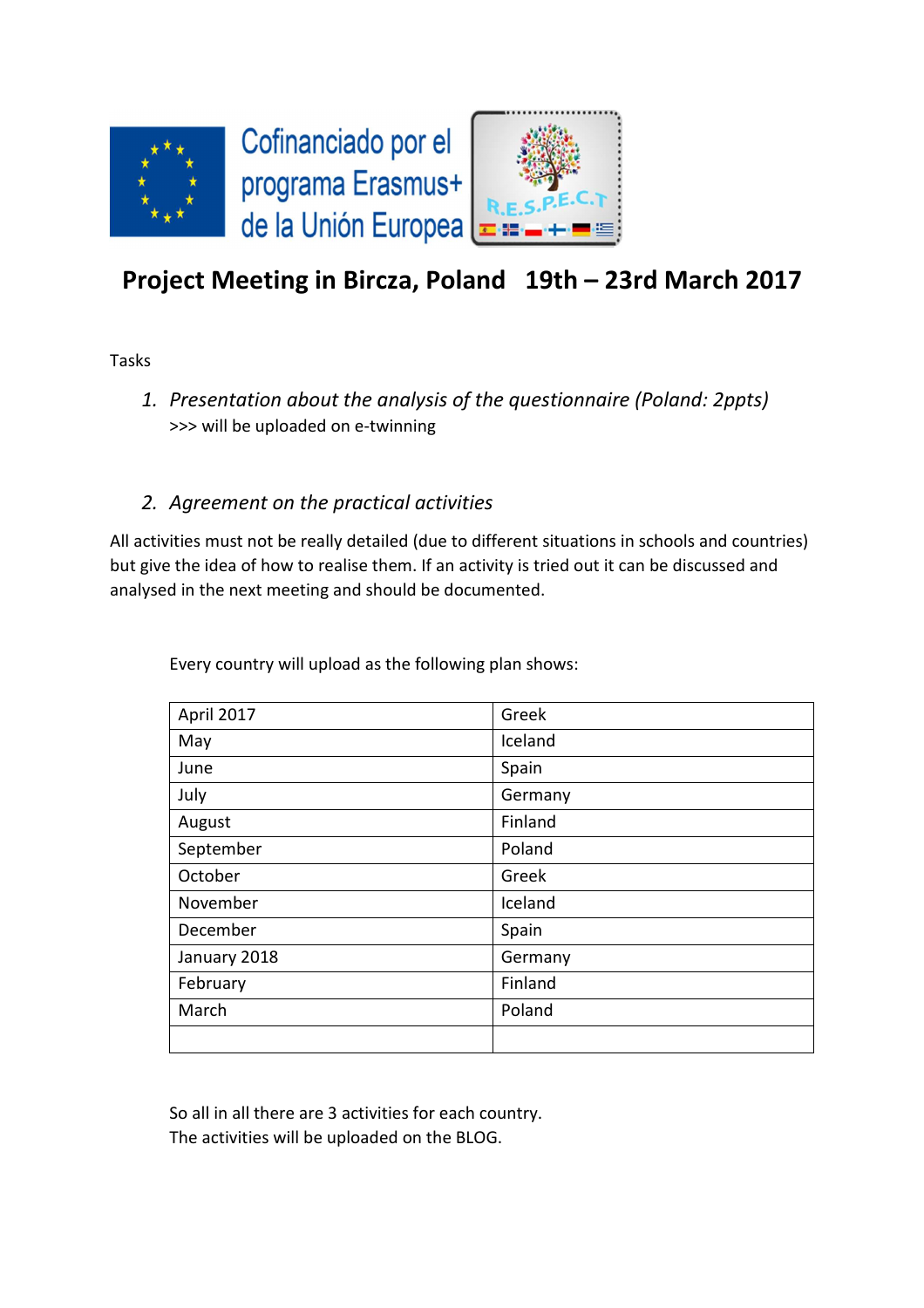The Finish team will send the information needed to upload on the blog to all the countries.

Everybody can also discuss and comment on the blog.

## *3. Focus of the project (aimed improvements)*

>>> Mobbing Analysis of the questionnaire

Results:

Mostly verbal aggression, one person starts and then the others start >> causes panic and anxiety, often caused in school during the breaks frequently because of the appearance.

Propoals for improvement:

>>> finding activities for the breaks and recreation time (recess activities)

>>> breaking the common patterns ( one starts,…)

>>> training communication and anti-aggression skills

>>> improving the awareness of being tolerant

#### *4. Dates for the next meetings*

Finland 12 – 17 September 2017

Germany 9 – 14 November 2017

#### *5. Using Social Media*

You tube, Facebook or any other social media will not be used to publish any results, videos etc. due to problems of private data >>>

every country checks first, if there would be a problem due to national rules and thinks about a common way to upload videos and then the topic will be discussed again .

**Deadline: 23rd April >>> mail to Iceland to confirm**